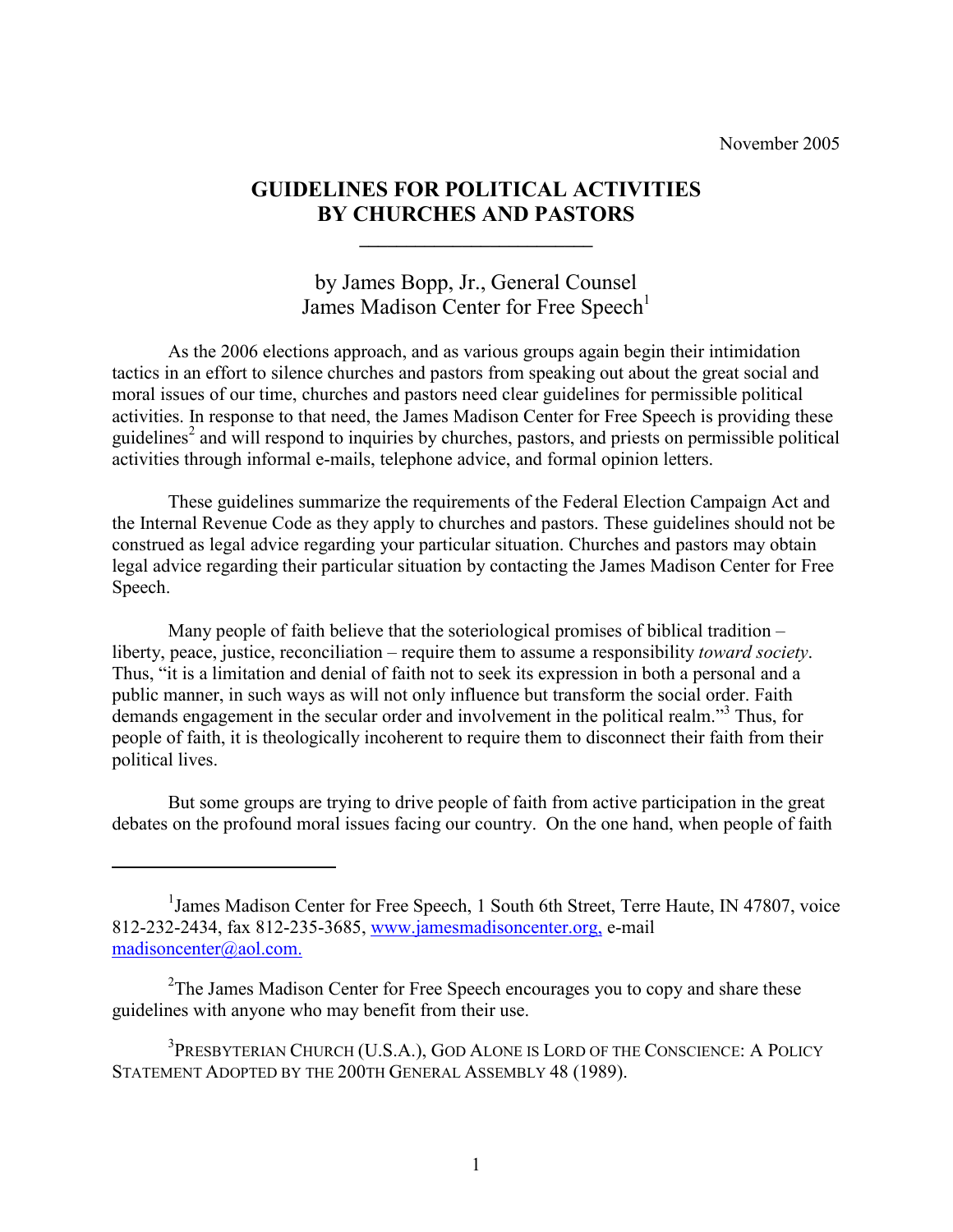speak out about moral issues in *public*, they are accused of attempting to force their religion upon others; but when they speak of moral issues *in church*, they are accused of engaging in politics. The Jeffersonian "wall of separation" doctrine has been twisted to attempt to silence people of faith not only in the public square, but also in their churches. This attitude reflects an unspoken bias against people of faith.

 A good example of this bias is the issue of abortion. When people of faith speak out against abortion in the public arena, they are told not to force their religious views upon others. When people of faith speak out against abortion in their churches, they are told not to bring politics into the church. Opposition to abortion is interpreted as support for pro-life political candidates and opposition to pro-abortion candidates, even when candidates are not mentioned.

 Sometimes churches are also threatened with loss of their tax exempt status, and bogus complaints are filed with the Internal Revenue Service, leading occasionally to IRS investigations. Thus, the possible loss of tax exempt status is used by those hostile to people of faith to chill their right of free speech and to silence them in their own churches.

 These are guidelines for action, recommended to insure that churches and pastors conform with the law. While the law may allow variations from these guidelines, experience has shown that the safest and best course for churches and pastors is to act in conformance with these recommendations. One caution - state laws may be more restrictive than these guidelines and, therefore, in applying them to specific situations regarding state candidates or state elections, an attorney should be consulted.

### IRS Tax Exempt Status of Churches

Almost all churches are exempt under section  $501(c)(3)$  of the Internal Revenue Code on the basis that they are "operated exclusively for religious, charitable . . . or educational purposes." As a  $501(c)(3)$  tax exempt organization, a church:

- (1) is exempt from paying corporate income taxes and donations to it are tax deductible for federal income tax purposes, and
- (2) may expend funds for religious, charitable and educational purposes and an insubstantial amount on lobbying to promote legislation.

 A 501(c)(3) tax exempt organization, however, may not "participate in, or intervene in (including the publishing or distributing of statements), any political campaign on behalf of any candidate for public office." Thus, a church may not participate in a political campaign by expenditure of its funds. Still, not all *political activity*, which would influence an election, falls under this prohibition.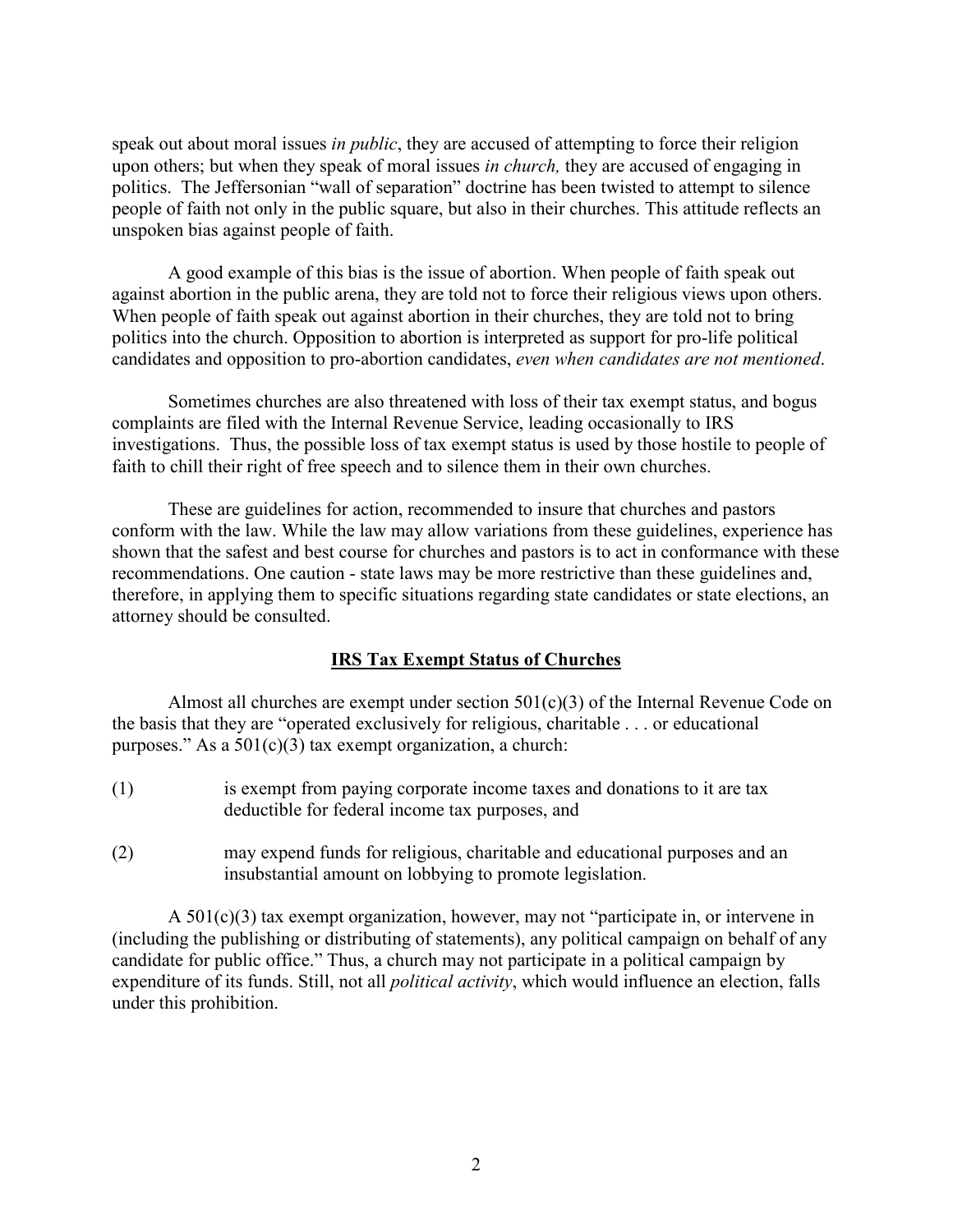#### Political Activities

 Political activities referred to here are those activities which influence the election of candidates for public office – most of which are referred to as electioneering. Activities which can influence the election of a political candidate are quite broad and range from contributions to a political candidate to activities such as publishing the voting record of incumbents who are also running for reelection. Only some of these activities are considered active electioneering which cannot be done by a church, but some of this activity can even be done by a  $501(c)(3)$ organization; it depends on the type of activity.

 Active electioneering cannot be done by a church. Active electioneering involves actions such as endorsements of candidates and expenditures of funds to expressly advocate the election or defeat of a candidate for political office. Active electioneering is of three basis types: (1) a direct contribution, which is a monetary contribution given to a candidate, (2) in-kind contributions, which include giving anything of value to a candidate (such as a church mailing list) or paying for a communication that expressly advocates the election or defeat of a clearly identified candidate made in coordination with a candidate, and (3) independent expenditures which are expenditures expressly advocating the election or defeat of a political candidate made without the knowledge of or consultation with any candidate.

 Issue-oriented speech can also influence elections. Issue advocacy, however, may not be limited by government and can be freely engaged in by churches. Issue advocacy includes the discussion of issues of public concern, the actions of governmental officials in office, and the positions of candidates on issues. As long as one does not use explicit words expressly advocating the election or defeat of a clearly identified candidate, one is free to praise or criticize public officials and candidates – this is called issue advocacy.

 Individuals, however, such as pastors or priests, may participate in political campaigns, as long as they do so as individuals, not in the name of the church. Any individual, including a pastor, may wear different hats at different times and, therefore, be involved in political activity, as long as he is wearing the right hat.

 The following is a list of activities that may be considered political activities in the broad sense and that a church or pastor, in his individual capacity and using his own funds, may wish to do. A "yes" response means the activity is permissible; a "no" means it is not recommended.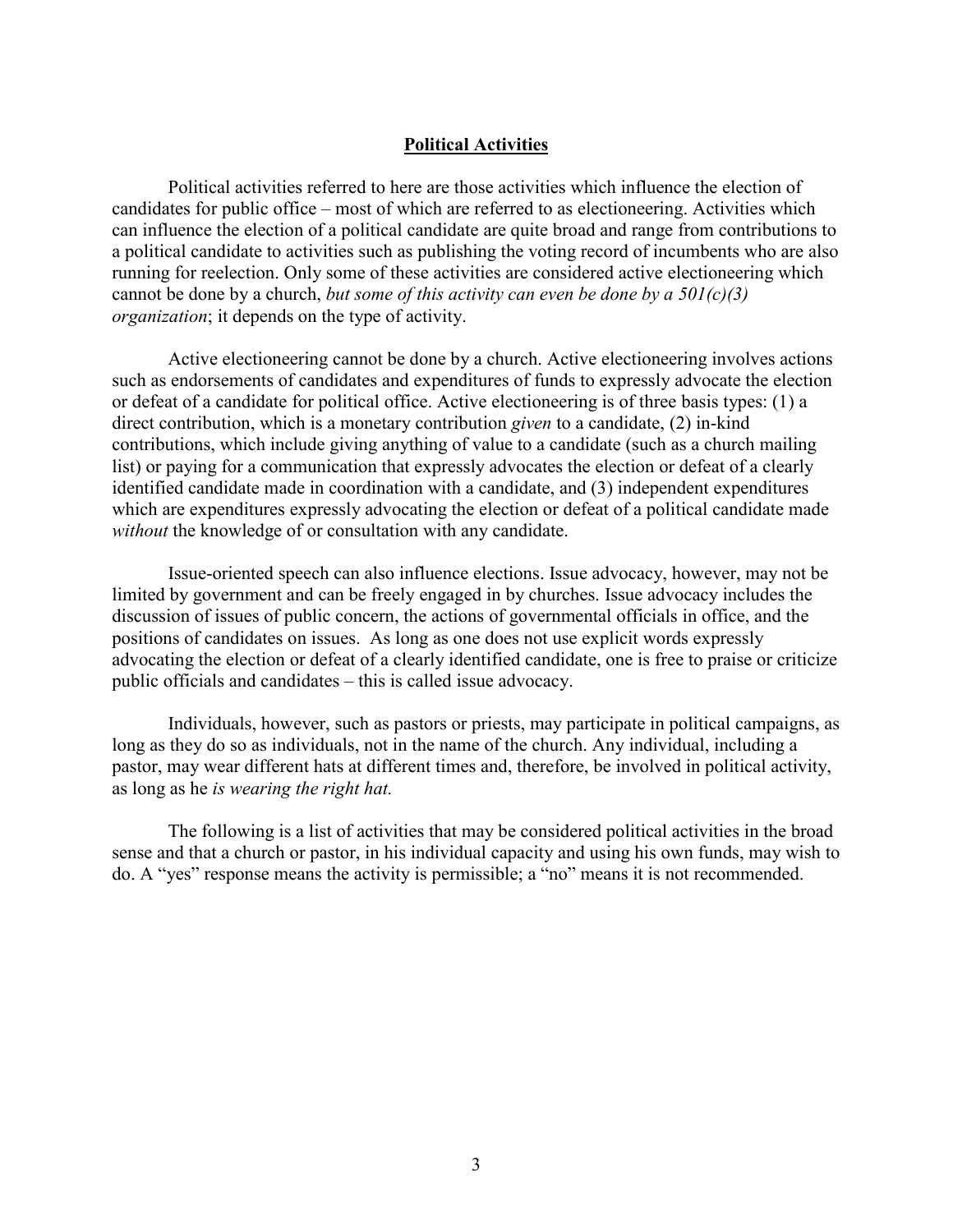#### Guidelines for Political Activities by Churches and Pastors

|      |                                                                                                | by Churches and Pastors                                 | <b>Church</b>  | <b>Pastor</b> |
|------|------------------------------------------------------------------------------------------------|---------------------------------------------------------|----------------|---------------|
| (1)  |                                                                                                | Discuss the positions of political candidates on issues | Yes            | Yes           |
| (2)  | Endorsement of political candidates                                                            |                                                         | N <sub>0</sub> | Yes           |
| (3)  | Financial contributions to political candidates                                                |                                                         | N <sub>0</sub> | Yes           |
| (4)  | In-Kind contributions to political candidates                                                  |                                                         | N <sub>0</sub> | Yes           |
| (5)  | Independent expenditures in favor of or<br>against political candidates                        |                                                         | N <sub>0</sub> | Yes           |
| (6)  | Contributions to political action committees (PACs)                                            |                                                         | N <sub>0</sub> | Yes           |
| (7)  | Payment of expenses for attendance at a caucus<br>or state/national political party convention |                                                         | N <sub>0</sub> | Yes           |
| (8)  | Appearance of political candidate<br>at a church meeting or service                            |                                                         | Yes            | N/A           |
| (9)  | Non-partisan voter registration activities                                                     |                                                         | Yes            | Yes           |
| (10) | Non-partisan voter identification activities                                                   |                                                         | Yes            | Yes           |
| (11) | Non-partisan get out the vote activities                                                       |                                                         | Yes            | Yes           |
| (12) | Non-partisan voter education                                                                   |                                                         | Yes            | Yes           |
| (13) | Lobbying for legislation<br>Yes                                                                |                                                         | Yes            |               |
| (14) | Expenditures related to state referendums                                                      |                                                         | Yes            | Yes           |
| (15) | Distribute:                                                                                    |                                                         |                |               |
| (a)  |                                                                                                | Candidate surveys or voter guides                       | Yes            | Yes           |
| (b)  |                                                                                                | Voting records of incumbents                            | Yes            | Yes           |
| (c)  |                                                                                                | Candidate campaign literature                           | N <sub>0</sub> | Yes           |
| (16) | Distribution by others of political statements<br>in church parking lots                       |                                                         | Yes            | N/A           |
| (17) | Rent church lists to political candidates (at fair market value)                               |                                                         | Yes            | N/A           |
| (18) |                                                                                                | Church bulletin or newsletter:                          |                |               |
|      | (a)                                                                                            | Political ads at regular rate                           | Yes            | N/A           |
|      | (b)                                                                                            | Political ads at less than regular rate                 | N <sub>0</sub> | N/A           |
|      | (c)                                                                                            | News stories                                            | Yes            | N/A           |
|      | (d)                                                                                            | Editorials                                              | N <sub>0</sub> | $\rm N/A$     |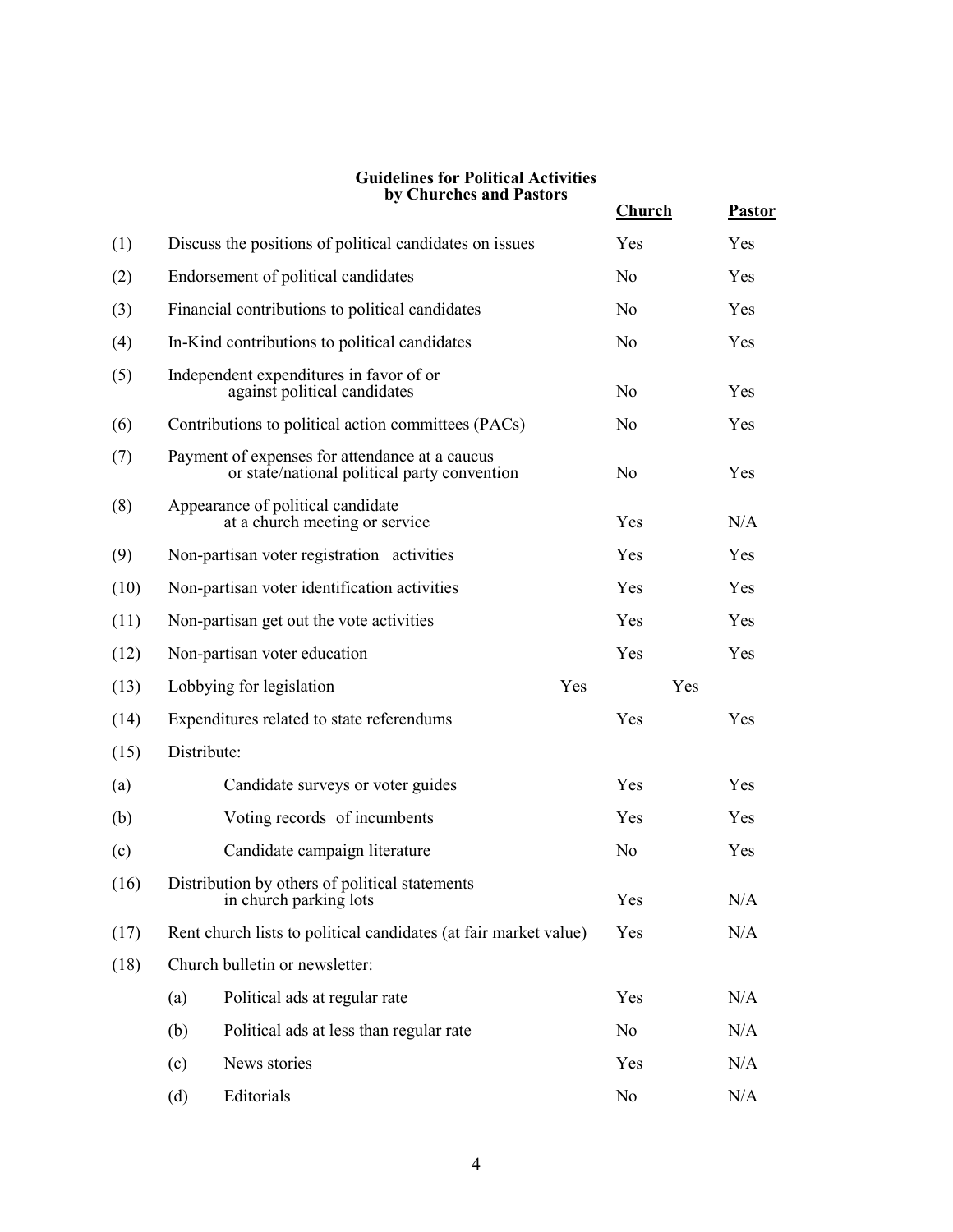# Explanation of Individual Items

#### Item 1.Discuss the positions of political candidates on issues.

Pastors and churches are free to discuss the positions of candidates on issues – including criticizing or praising them for their positions. This is called issue advocacy.

### Item 2. Endorsement of political candidates.

 Endorsement of a political candidate includes any statement which uses explicit words to expressly advocate the election or defeat of a clearly identified candidate, such as "elect," "support," "defeat," or "oppose." This is called express advocacy. Distributing campaign literature from a candidate is also one form of express advocacy. A church may not engage in express advocacy.

 A pastor, however, in his individual capacity, may endorse a political candidate. The pastor may state his affiliation with his church, as long as it is indicated that this is for identification purposes only and that his endorsement is from him personally, not his church.

 One controversial area is whether a pastor may personally endorse a political candidate from the pulpit. The IRS has taken the unequivocal position that this is not allowed. Some however believe that the First Amendment's provisions on free speech and free exercise of religion protect such statements. We believe that this is not a prudent step for a pastor and do not recommend it.

 Churches and pastors may support or oppose the appointment of judicial, cabinet or other nonelected officials. This is considered lobbying, not electioneering.

### Item 6.Contributions to political action committees (PACs)

 A political action committee is any organization of two or more people whose major purpose is to engage in active electioneering by contributing to candidates or by expressly advocating the election or defeat of candidates for political office. Churches may not organize PACs and contributions to PACs from church funds is forbidden.

#### Item 8.Appearance of a political candidate at a church meeting or service.

 A political candidate may appear at a church service. The appearance of a candidate before a church service as a candidate, however, is limited as follows:

- (1) All legally qualified candidates should be invited;
- (2) The questions should be prepared and presented by an independent nonpartisan panel;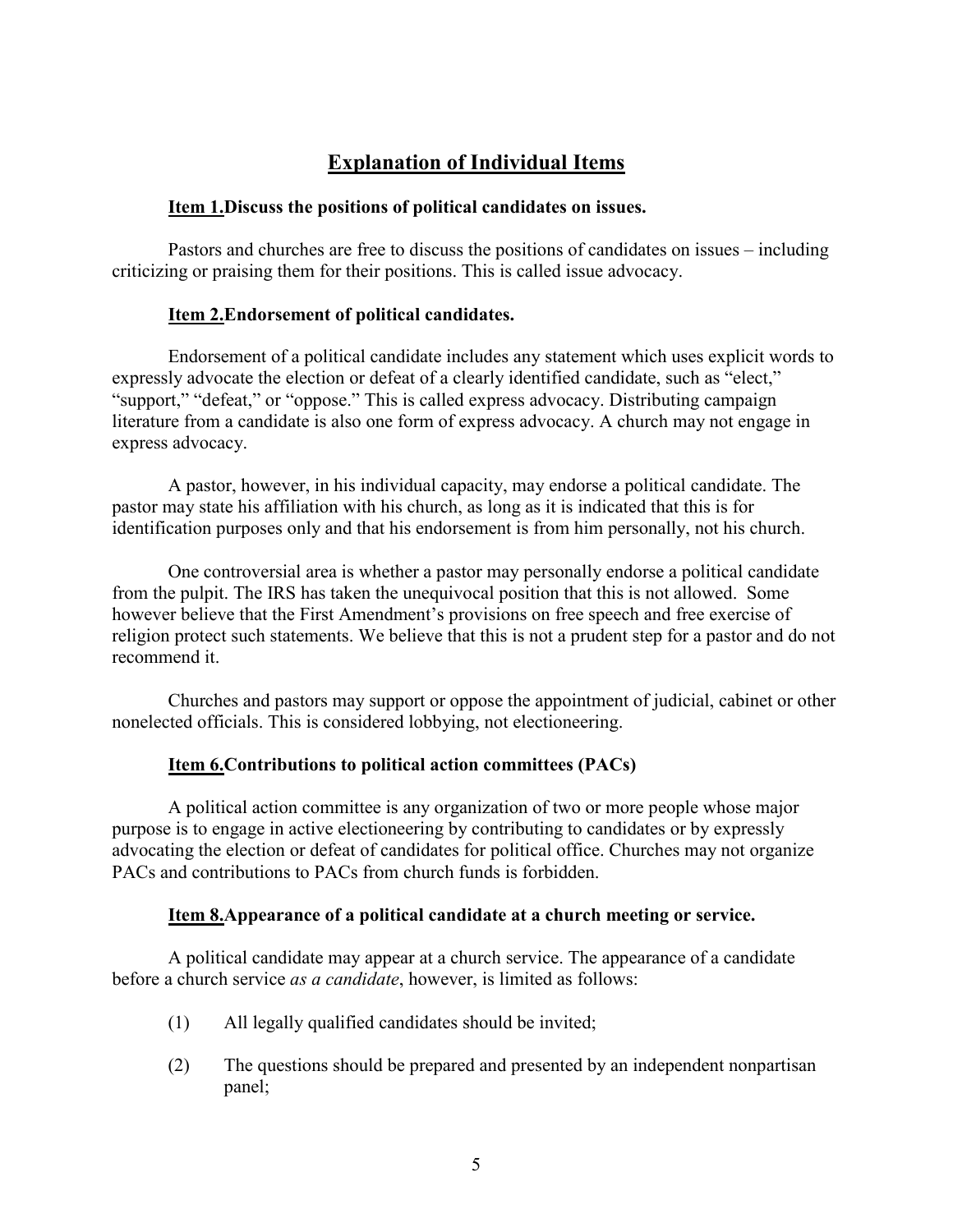- (3) The topics discussed should cover a broad range of issues of interest to the public;
- (4) Each candidate should have an equal opportunity to present his or her views on the issues discussed; and
- (5) The moderator should not comment on the questions or otherwise make comments that imply approval or disapproval of the candidates.

Political candidates may be introduced at a church service or may preach or read scripture without any restrictions.

 However, public officials, who are also candidates, may be invited to speak to a church as a public official, without complying with the above requirements, if no reference is made to the public official's candidacy, if the public official speaks only in her capacity as a public official, and if there is no campaign activity in connection with the public official's appearance.

 In addition, a church may allow political candidates to use church facilities for meetings or campaign appearances on the same basis that other civic groups are allowed to do so. If other civic groups are required to pay some rent for using the church facilities, the political candidate should be charged the same amount.

# Items 9, 10 and 11. Non-partisan voter registration, voter identification, and get out the vote activities.

 A church may participate in non-partisan voter registration, voter identification and get out the vote activities. To be non-partisan, these activities may not be directed at the supporters of any particular candidate or political party. A church may, however, direct these activities at certain groups using non-partisan criteria, such as church membership, geographic location or position on certain issues. Furthermore, such activities will not be viewed as non-partisan if they are accompanied by literature praising or criticizing particular candidates or political parties for their positions on issues.

# Item 12. Non-partisan voter education.

 A church may participate in non-partisan voter education. Here, voter education involves discussion of the electoral process, such as how to run for public office or delegate, how to register, and where to vote. All these activities are permissible as long as they are not directed at supporters of one particular candidate or political party.

# Item 13. Lobbying for legislation.

 Churches may spend an insubstantial amount of their funds yearly on lobbying. An insubstantial amount is generally considered 5 to 20 percent of a church's funds. Lobbying is of two types: (1) direct lobbying, which involves direct communications with governmental officials regarding legislative or executive action, and (2) grass roots lobbying, where the church communicates with its members or the general public urging them to contact governmental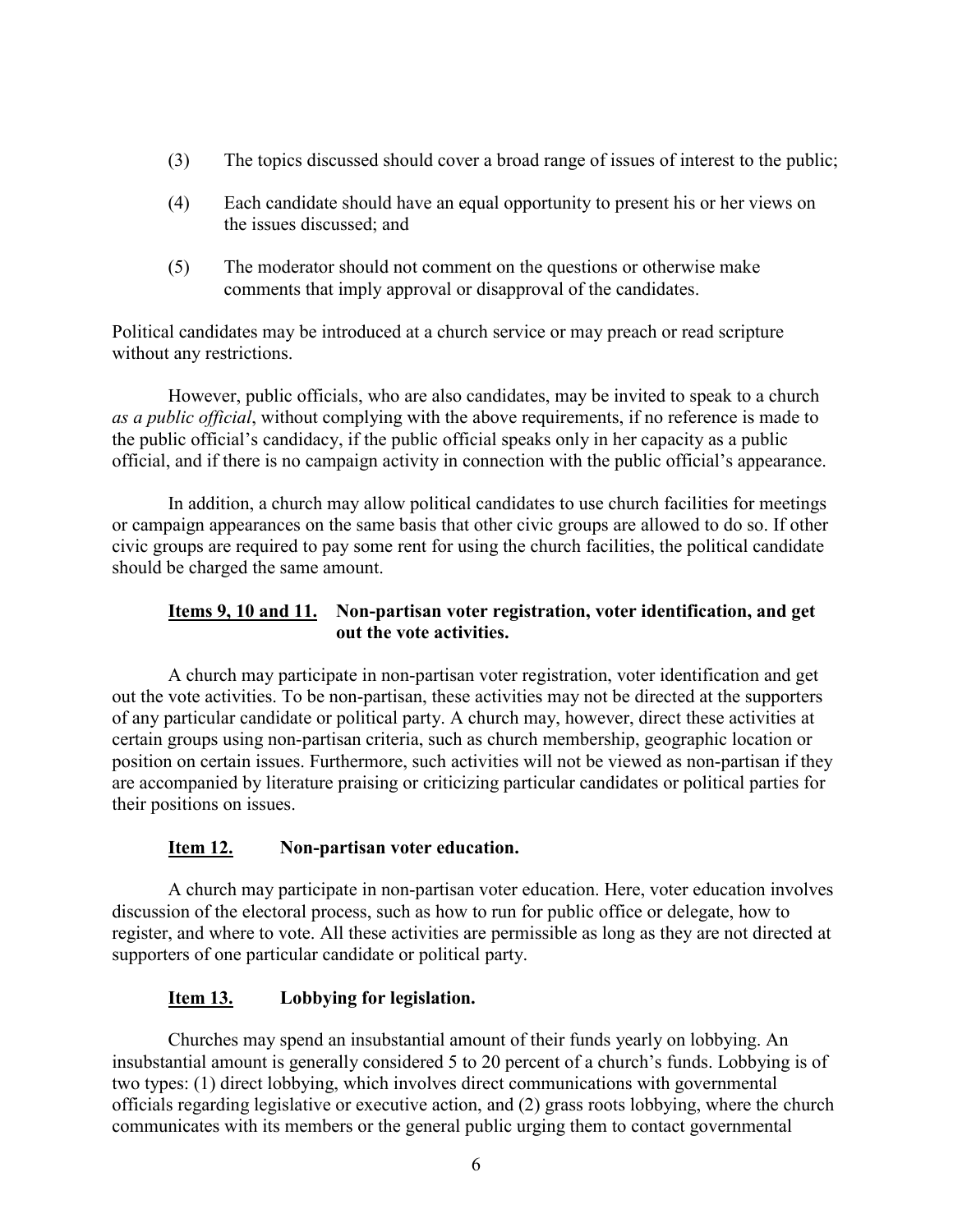officials in support or in opposition to legislative or executive action. As a result, a church may discuss legislative issues, support or oppose legislation, encourage its members or the general public to support or oppose legislation, and support other organizations with their lobbying efforts. Furthermore, churches may lobby candidates on their positions on issues and distribute educational material to candidates or at political events, as long as this is being done to get out the organization's message and not to assist any candidate.

## Item 14. Expenditures related to state referendums.

 Churches may make expenditures in connection with state referendums, including making a financial or in-kind contribution to a referendum effort. Such expenditures are considered direct lobbying. In addition, state election laws should be consulted for any requirements imposed on state referendum activities.

# Item 15 (a). Candidate surveys or voter guides.

 A church may publish the result of surveys of candidates on public issues (often called "voter guides"). Voter guides should not include an endorsement of a candidate or expressly advocate the election or defeat of any candidate. Furthermore, voter guides should not include advocacy of voting for candidates who support particular issues, i.e., single issue voting.

As a result, church questionnaires should conform to the following guidelines:

- (1) Questionnaires should be sent to all candidates;
- (2) The questions should cover a wide variety of issues;
- (3) The questions should not indicate a bias toward the church's preferred answer;
- (4) The candidate's responses should not be compared to the church's preferred position;
- (5) The responses should be published in the candidate's own words or in a neutral, unbiased and complete summary of the candidate's position; and
- (6) The survey should not be published under the direction or control, direct or indirect, of any candidate.

## Item 15 (b). Voting records of incumbents.

 Churches may also publish the voting records of incumbent public officeholders. In the case of publication of voting records, the church has more leeway than in publishing candidate surveys as follows:

(1) Incumbent's positions should not be compared to the positions of other candidates or the churches' position;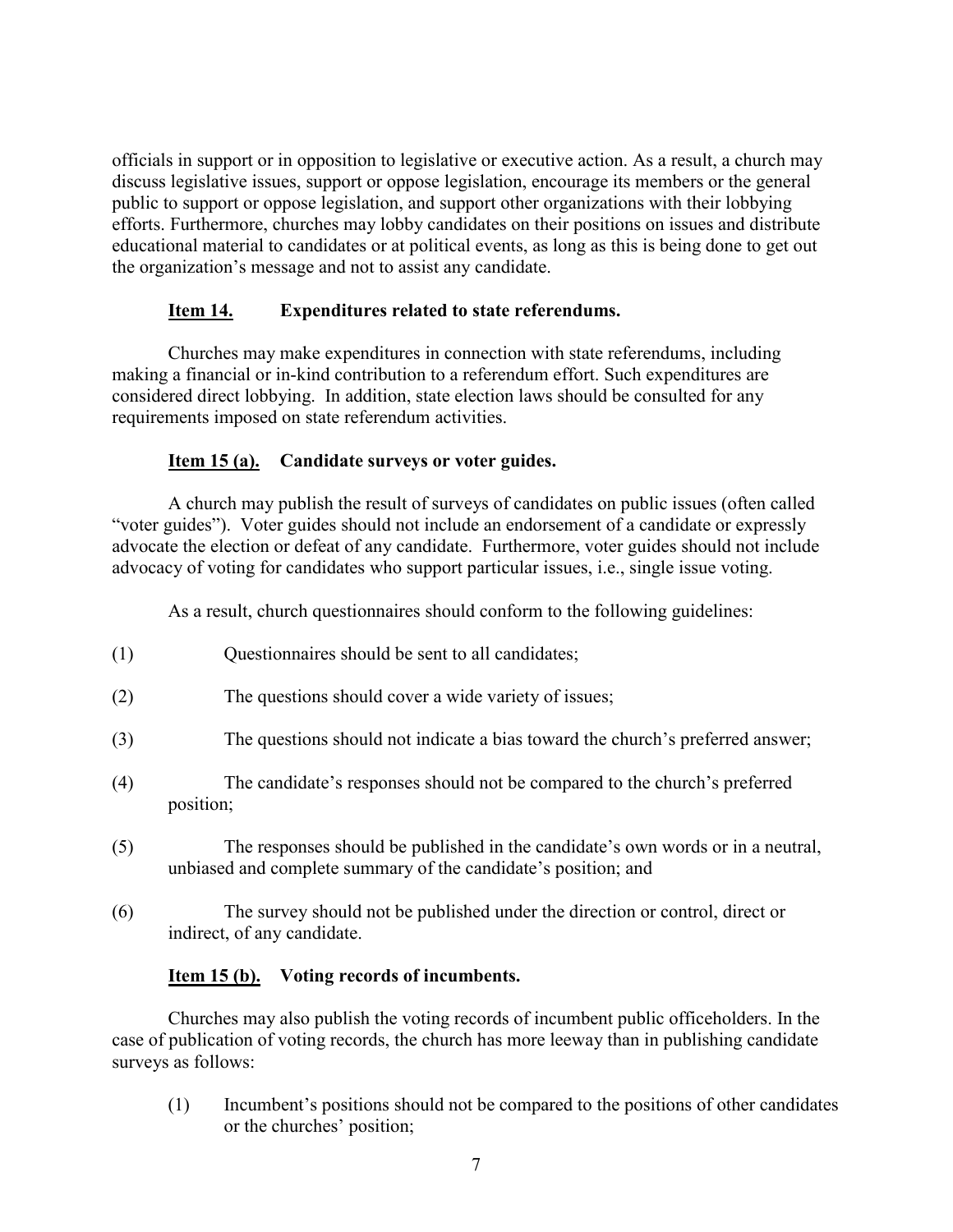- (2) The voting record should be distributed on a regular basis, not just at election time;
- (3) The voting record should be broadly distributed to the general public, not targeted to certain voting blocks; and
- (4) A variety of issues of interest to the general public should be presented.

### Item 16. Distribution by others of political statements in church parking lots.

 Under many state constitutions, if a church parking lot is open for public use, people have a free speech right to distribute literature there. Even if there is no such right, a church is not responsible for political literature distributed by others in their parking lot without their permission or consent and a church has no obligation to bar people from distributing political literature there.

## Item 17. Rental of church lists to political candidates (at fair market value).

 Lists of members of the church congregation may be rented to candidates for their use in seeking support or raising funds. The candidate must pay fair market value for the list if it is rented from the church.

## Item 18. Church bulletin or newsletter.

## (a)  $\&$  (b) Political ads at regular rates.

 A church bulletin or newsletter may publish an ad for a political candidate, as long as the ad is purchased at the regular rate for ads published in that bulletin or newsletter. If discounts are given regular advertisers under certain circumstances, the same discounts may be extended to the political advertiser. A political ad may not be sold to a candidate at less than the regular rate since this would constitute a financial contribution to the candidate. Churches may accept paid political advertising provided the advertisement is identified as paid political advertising, the church expressly states that it does not endorse the candidate, and advertising is solicited from all candidates on an equal basis.

### (c) News stories.

 A church bulletin or newsletter may publish news stories on political candidates and political campaigns. The publication of voting records and candidate surveys in bulletins are subject to the limitations delineated in Items 15 (a) and (b).

### (d) Editorials.

 A church bulletin or newsletter, however, may not publish an editorial endorsing a candidate for political office.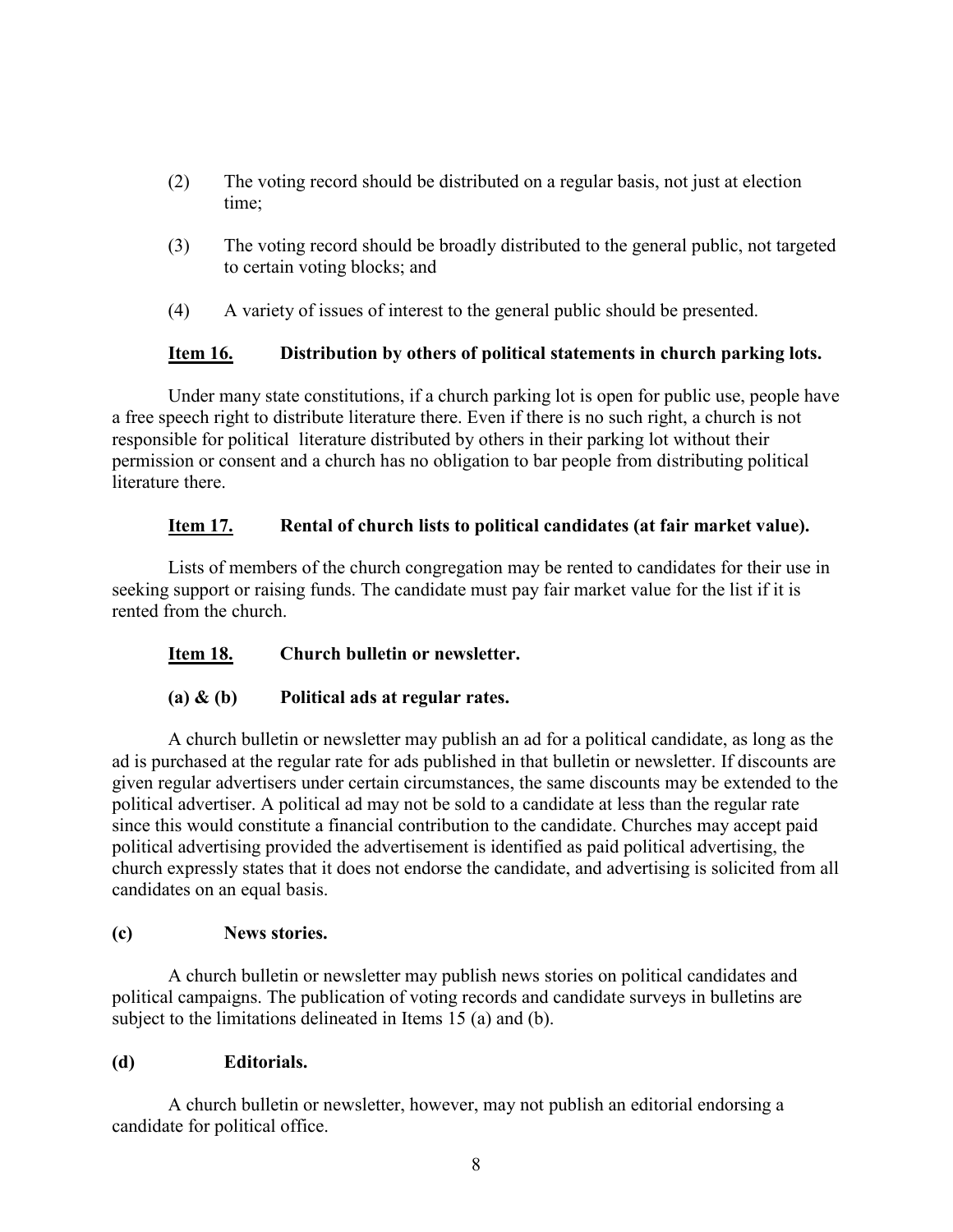November 2005

# DO'S AND DON'TS FOR POLITICAL ACTIVITIES OF PASTORS

 $\mathcal{L}_\text{max} = \mathcal{L}_\text{max} = \mathcal{L}_\text{max} = \mathcal{L}_\text{max} = \mathcal{L}_\text{max} = \mathcal{L}_\text{max}$ 

 $\overline{a}$ 

by James Bopp, Jr., General Counsel James Madison Center for Free Speech<sup>4</sup>

 Pastors, as individuals, have the same rights as all other American citizens to involve themselves in political activity. Pastors thus have much greater latitude to involve themselves in political activities than does a church.

 Pastors are concerned about the legal effects of political activity on themselves and their churches. Churches are exempt from federal tax only so long as they do not intervene in political campaigns. Federal election law also places restrictions upon political activities regarding federal candidates by individuals and entities, particularly corporations, both profit and non-profit. The scope of proper political activity varies from case to case, but the following do's and don'ts are applicable in many cases.<sup>5</sup>

 The following should guide a pastor regarding personal political activities which may relate to his church position:

- (1) A pastor may individually and personally endorse candidates for political office.
- (2) A church may not endorse political candidates, and a pastor may not endorse candidates on behalf of the church.
- (3) A pastor may allow his name to be used as a supporter of a candidate in the candidate's own political advertisements. In this connection, the pastor may be identified as pastor of a particular church, if it is indicated that this is for identification purposes only and if it is indicated that the endorsement is by the pastor personally and not by the church.

<sup>&</sup>lt;sup>4</sup> James Madison Center for Free Speech, 1 South 6th Street, Terre Haute, IN 47807, voice 812-232-2434, fax 812-235-3685, www.jamesmadisoncenter.org, e-mail madisoncenter@aol.com.

<sup>&</sup>lt;sup>5</sup>These do's and don'ts summarize the requirements of the Federal Election Campaign Act and the Internal Revenue Code as they apply to churches and pastors. These guidelines should not be construed as legal advice regarding your particular situation. Churches and pastors may obtain legal advice regarding their particular situation by contacting the James Madison Center for Free Speech.